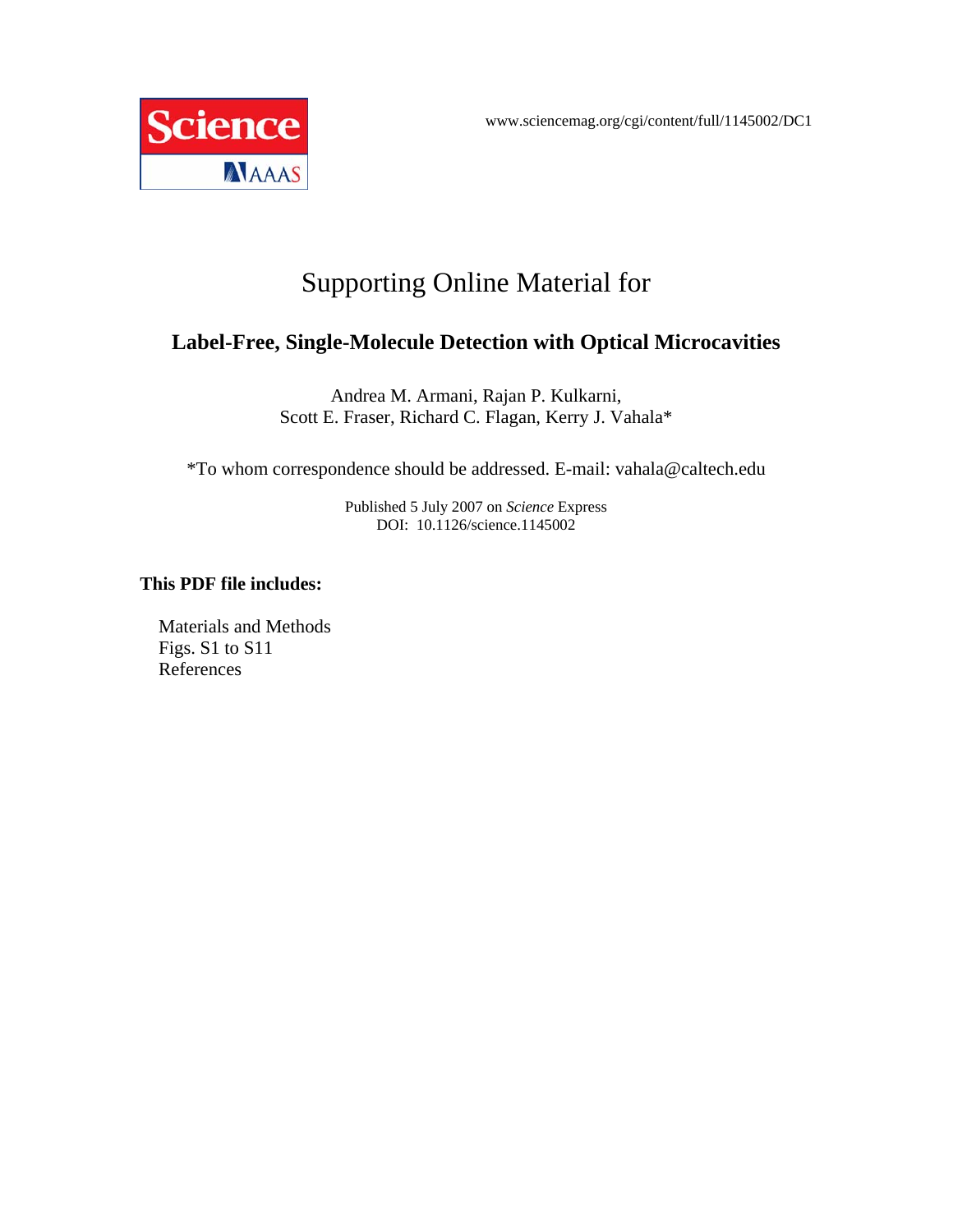## **Supplementary Online Material for "Label-Free, Single-Molecule Detection with Optical Microcavities"**

#### *Detection Technique*

Ultra-high-Q whispering gallery mode resonators are distinct from other resonant cavities, because of the very long photon lifetimes which can be achieved.(*1, 2*) In biodetection, these lifetimes give rise to improved sensitivity as described in (*3-8*). In the current report, they provide a double benefit through the thermo-optic detection mechanism which is responsible for the observed single-molecule detection sensitivity. Like other detection techniques, such as Surface Plasmon Resonance (SPR)(*9, 10*) or total internal reflection fluorescence microscopy (TIRF),(*11, 12*) the interaction which leads to detection occurs at the surface of the resonant cavity. As molecules bind to the surface of the microresonator, they interact directly with the evanescent tail of the whispering gallery mode (Fig. 1B).

Because it is the interaction of the molecule with the optical field which gives rise to detection events, the location of the molecule within the whispering gallery mode is important. As can be seen in Fig. 1B, the intensity profile of the evanescent tail is non-uniform over the surface of the toroid. Therefore, a molecule which binds at the highest intensity region of the whispering gallery will produce a signal significantly larger than one which binds at the lower intensity region. The interaction with this intensity profile produces a distribution in signals which can be easily seen in the histogram shown in Fig. 3C,D in the main text.

To detect this interaction, a single-mode, tunable external cavity laser centered at 681.5nm was coupled to a single-mode tapered optical fiber waveguide. Tapered optical fibers are very lowloss/high-efficiency waveguides used for probing ultra-high-Q modes in microcavities.(*13, 14*) They function both in air and in water and from the visible through the near-IR.(*1*) They were fabricated by heating F-SV optical fiber using an oxyhydric torch while stretching the fiber to an average waist diameter of 500nm.(*13*)

To create the testing chamber, the UHQ microtoroids were placed on a high-resolution translation stage and were monitored by two cameras (top and side view) simultaneously. With the taper waveguide in close proximity to the microtoroid, pure water was added and a cover slip was placed on top (Fig. S1), forming a water-filled microaquarium.(*1*) The gap between the tapered optical fiber waveguide determines the amount of power coupled into the microcavity and therefore could be determined using two techniques: by monitoring the gap using the top view camera (Fig. S2A, B) and by monitoring the input power into the microcavity.(*15*) Tapered optical fibers have previously demonstrated critical coupling (the condition when 100% of the power is coupled and dissipated into the resonant cavity) using both microtoroid and microsphere resonators.(*15, 16*) Therefore, these highly controllable waveguides are ideal for this application where the sensitivity of detection is directly proportional to input power. Solutions were injected into the aquarium and removed from the aquarium using a series of syringes at one end.

Both the intrinsic Q and resonant wavelength were determined by monitoring the power transmission spectra. The intrinsic Q factor was determined by scanning the wavelength of the single-mode laser and measuring both the resonant power transmission and the loaded linewidth (full-width-half-maximum) in the under-coupled regime. The intrinsic modal linewidth (and hence intrinsic Q) is then computed using a resonator-waveguide coupling model. (*13, 16*) The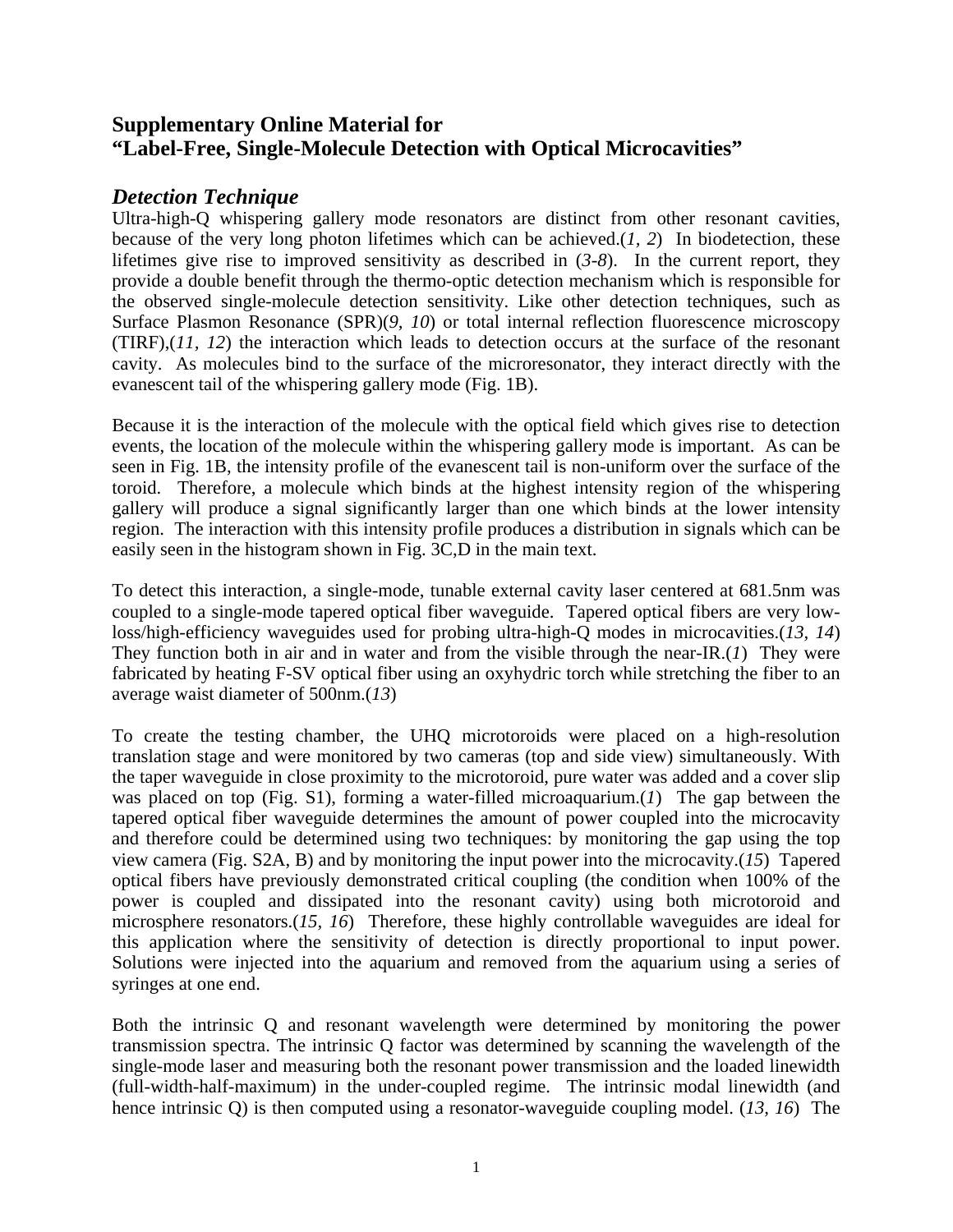position of the resonant frequency was determined by scanning the laser over a 0.03nm range and recording the resonance position from an oscilloscope.

The theoretical values in Fig. 4 in the main text were calculated at  $Q=1x10^8$  and  $Q=2x10^8$ . However, achieving these precise Q factors experimentally is extremely difficult. The experimental data was taken on a series of resonators; the variation in the Q factor was approximately 25%.

This fact becomes significant in comparing the maximum shift in Fig. 3C and 3D. As noted in the figure legend, the Q value used in the pure IL-2 experiment was higher than the one used in the experiment in serum. This is not indicative of Q spoiling due to serum, but simply an artifact of the difference between the toroids used in the individual experiments.

### *Biological materials*

The antibody-antigen pair that was chosen for this initial demonstration was the Interleukin-2 (IL-2) antigen and its corresponding polyclonal antibody which were obtained from Invitrogen. IL-2 is a cytokine released in response to immune system activation to extrinsic and intrinsic stimuli.(*17, 18*) The general antibody-antigen sensitization procedure is shown in Fig. S3A: 1) Protein G was bound to the surface of the toroid, 2) polyclonal IL-2 antibody was bound to the toroid surface via the affinity of Protein G for the Fc region of IgG,(*19*) and 3) IL-2 solution was injected into the bath surrounding the toroid. To perform the sensitization, first the microtoroid was immersed in water and an ultra-high-Q resonance coupled-to using a tapered optical fiber waveguide. Then the first solution (0.1uM Protein G) was added. After the Protein G formed a monolayer on the surface of the microtoroid (which triggered a red-shift in the resonant wavelength), the solution around the microtoroids was cleansed and refilled with fresh water. Then the second solution (0.1µM IL-2 antibody) was added. After the antibody formed a monolayer on the surface of the microtoroid (which triggered a second red-shift in the resonant wavelength), the solution around the microtoroids was cleansed and refilled with fresh water. Finally, the surface of the microtoroid was sensitized for IL-2 detection. A series of different IL-2 concentrations were used. Each solution was injected using a unique syringe, and the volume around the microtoroids was cleansed in between injections.

To perform single molecule measurements, the  $3x10^{-16}$  M (300aM) solutions were used. At this concentration level, a low frequency of molecular binding events on the whispering gallery is expected. As each solution was added, the resonance position was recorded using an automated data acquisition system until the 1mL syringe was empty. The solution around the toroid was then cleansed by removing the ambient solution and replacing it with fresh water. Control tests were performed using either pure water or at dilution limits so low so as to make it unlikely for binding events to occur reliably. In these control tests either no shift (pure water) or infrequent shifts (extremely low dilution) were observed.

Additional proteins which were used in this study included: streptavidin, two distinct IL-2 antibodies, Cy5-labeled antibody, Protein G and QSY-21. (*20, 21*) Unique surface attachment protocols were developed for each of these proteins.

The streptavidin was specifically bound to the resonator using a biotin attachment (Fig. S3B). (*22*) In this protocol, 0.1 µM Biotin was attached to the surface of the microtoroid using physioadsorption. After the Biotin formed a monolayer on the surface of the microtoroid (which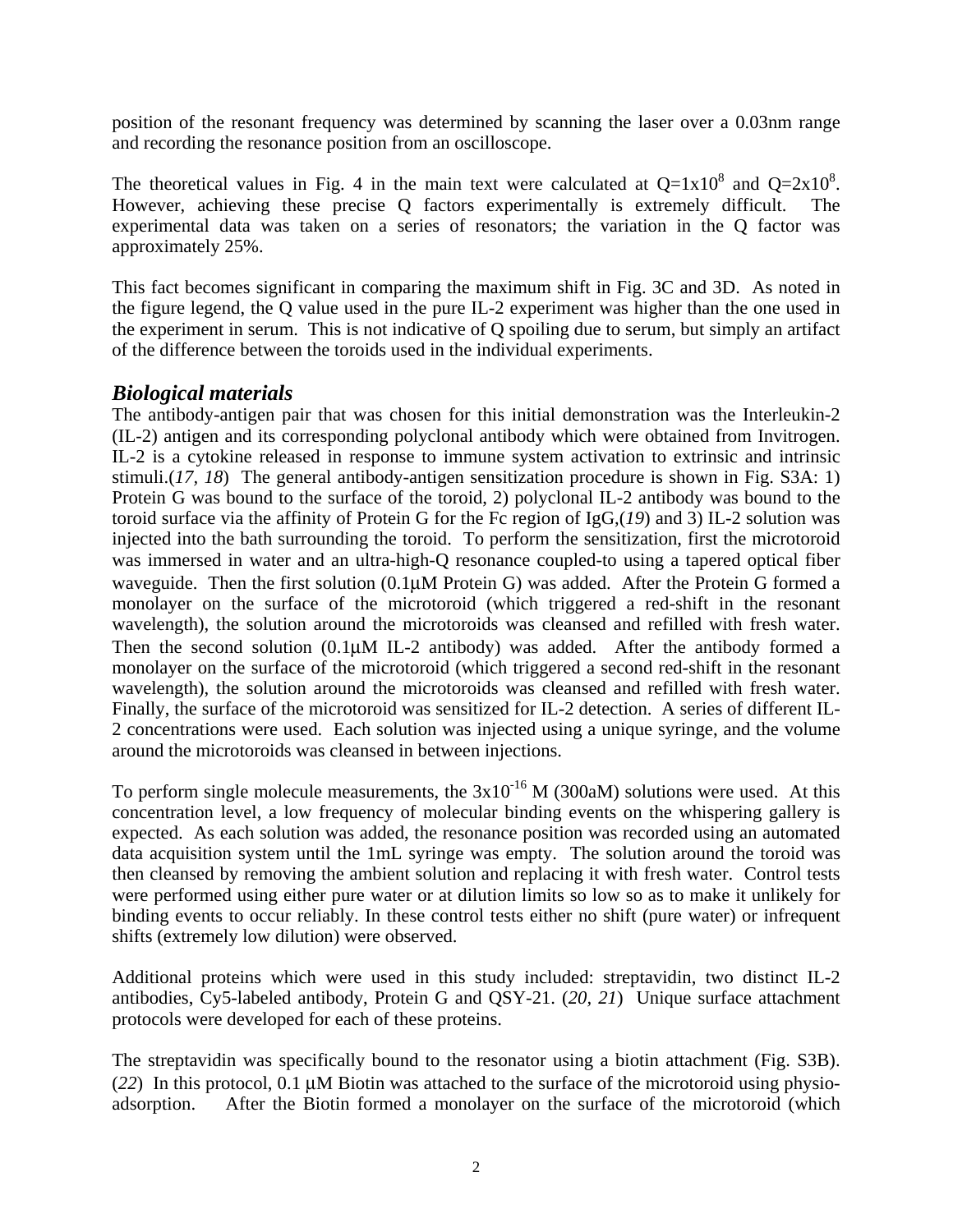triggered a red-shift in the resonant wavelength), the solution around the microtoroids was cleansed to remove any free/unbound Biotin and refilled with fresh water. Then the streptavidin solution (300aM for the single molecule experiments) was added.

The polyclonal IL-2 antibodies and the Cy5-labeled antibody were attached to the toroid by first adsorbing Protein G onto the toroid, then binding the antibody to the Protein G. The microtoroid was exposed to a  $0.1\mu$ M solution of Protein G which bound via physio-adsorption to the surface. The solution around the toroid was cleansed with fresh water to remove any free/unbound Protein G. The antibody or fluorescently labeled antibody was then injected into the volume. 300aM solutions were used for the single molecule experiments.

The QSY-21 was attached to the surface of the microtoroids using physio-adsorption. For the single molecule experiments, a 300aM solution was used.

To demonstrate detection in a more complex environment, we chose detection of Interleukin-2 (IL-2) in fetal bovine serum (FBS). An overview of the experimental outline is contained in Fig S4.While the Protein G surface functionalization is not ideal for detecting in serum because Protein G binds to other components in serum, the toroid can overcome this limitation because of the detection mechanism. Unlike conventional techniques, such as fluorescence which detects a single signal, the toroid is continuously detecting the resonant wavelength and is continuously providing information about its environment. Therefore, after the toroid is exposed to the pure serum which binds to any exposed Protein G, the zero point is re-set. The detection technique was identical to that outlined previously. The fetal bovine serum was diluted 10-fold to reduce its viscosity. Additional solutions using 10-fold diluted fetal bovine serum (FBS) doped with [300, 600, 900]aM of IL-2 were also prepared. The toroid was exposed to the pure serum twice: once to reset the zero position, and a second time for comparison with the solutions contained IL-2. This data is shown in Figs. 3B and 3D in the main text.

### *Thermal Stabilization*

Owing to the ultra-high-quality factors of toroidal microcavities, these devices tend to be sensitive to thermal effects.(*23, 24*) It has previously been shown that these effects can be used to thermally lock a microcavity to a laser source(*25*) or thermo-optically tune the resonant wavelength of the microcavity.(*26*) When performing ultra-sensitive biological and chemical detection experiments with microcavities, the detection event is determined by monitoring the resonant wavelength and lineshape.(*27, 28*) Therefore, it is important to optimize the stability of the resonant wavelength under ambient conditions.

When detection experiments are performed, the entire microcavity is immersed in an aqueous environment (Fig. S1).(*1*) This experimental set-up is very different to previous studies in air for several reasons. Because both silica and air have negative thermo-optic coefficients (dn/dT), these microcavities generally experience wavelength red-shifts in air when optical power is applied.(*23*) However, the thermo-optic coefficient of water is positive.(*29*) It is possible to use this effect to neutralize the overall thermal shift produced by the circulating power heating of both the silica and the surrounding water. The condition of neutrality occurs for a specific spatial overlap of the whispering gallery mode with the water and can be computed using a COMSOL Multiphysics 3.2 finite element code with the Chemical Engineering Module.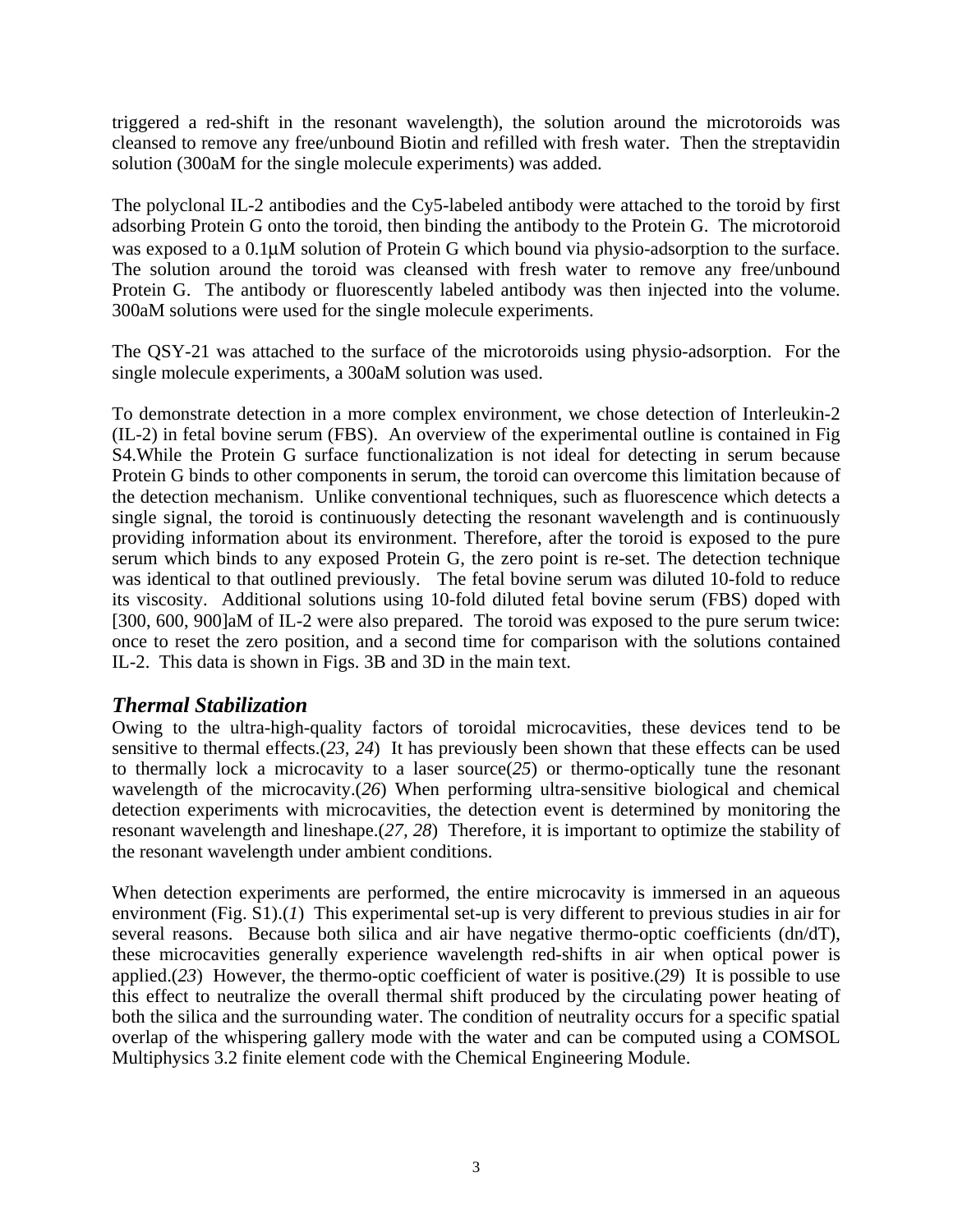This overlap, in turn, corresponds to a specific whispering-gallery diameter. If the system moves away from this neutrality condition (i.e., toroid diameter is too large or too small), then the resonant wavelength either red-shifts (diameter is too large and silica component of index shift is dominant) or blueshifts (diameter is too small and water component of index shift is dominant). While this effect is present in all microcavity devices, it would be most apparent in an ultra-high-Q cavity, due to the high circulating intensities present, which would lead to higher temperature gradients.

To experimentally verify this effect and to demonstrate the neutrality condition, a series of ultrahigh-Q microtoroids with a range of major and minor diameters (Fig. S5) were fabricated.(*2*) The microtoroid resonators are an ideal platform to study this effect as the major and minor diameter can be very accurately controlled during the photolithographic fabrication process. This control allows for precise "dialing in" of the modal overlap with the aqueous environment and demonstration of the neutrality condition. Plots showing the fraction of circulating power within the toroid versus minor diameter for a series of major diameters are provided in Fig. S6.

Measurements of the resonator wavelength and resonance shift were performed as detailed previously. For large diameters, the resonant wavelength is observed to red-shift as the coupled optical power is increased (Fig. S7). However, as the modal overlap with the water increases (the major diameter decreases), the resonant wavelength begins to blue shift when the power is increased. A close-to-neutral-shift toroid is also observed in Fig S7 (major diameter of 80 microns). The theoretical prediction based on the COMSOL model is shown as dashed lines in Fig. S7. There is excellent agreement between the experimental data and the finite element modeling across all major and minor microtoroid diameters and input powers.

Finally, it is important to distinguish this neutrality condition and its underlying physics from the opto-thermal effect used to detect single molecule shifts. In particular, the neutrality condition creates a balance in contributions to resonator optical path length changes produced by heating of the water and the silica. This balance does not, however, negate the thermal-induced shift created by local heating of a bound molecule.

### *Statistical Analysis*

Data showing the resonance position as a function of time is presented in Fig. S8 for three concentrations [100, 300, 600]aM of IL-2. This data is reproduced from Figure 3A in the main text. As expected, the slope of this line changes with concentration because it is proportional to the average binding rate. At the data acquisition rate used in these experiments, individual binding events can be resolved.

If the probability of observing a single molecule event is time independent, it can be approximated as a Poissonian process. In Fig. S9, the number of "no binding events," N, is measured using raw data such as in Fig. S8. For a Poissonian process the relation  $ln(N)=ln(N_0)$   $t/\tau$  is expected to hold for all concentrations (C) and injection rates where single molecule events are resolvable. N<sub>o</sub> in this expression is the total number of events sampled and  $1/\tau$  is the average rate. This relation was verified for a series of concentrations (Fig. S9A), and the linear relation between  $\tau$  and inverse concentration  $(C^{-1})$  is observable in Fig. S9B.

At higher concentrations, the probability of seeing multiple events in a single time interval increases, since the data acquisition rate is constant. Figure S10 is a histogram showing binding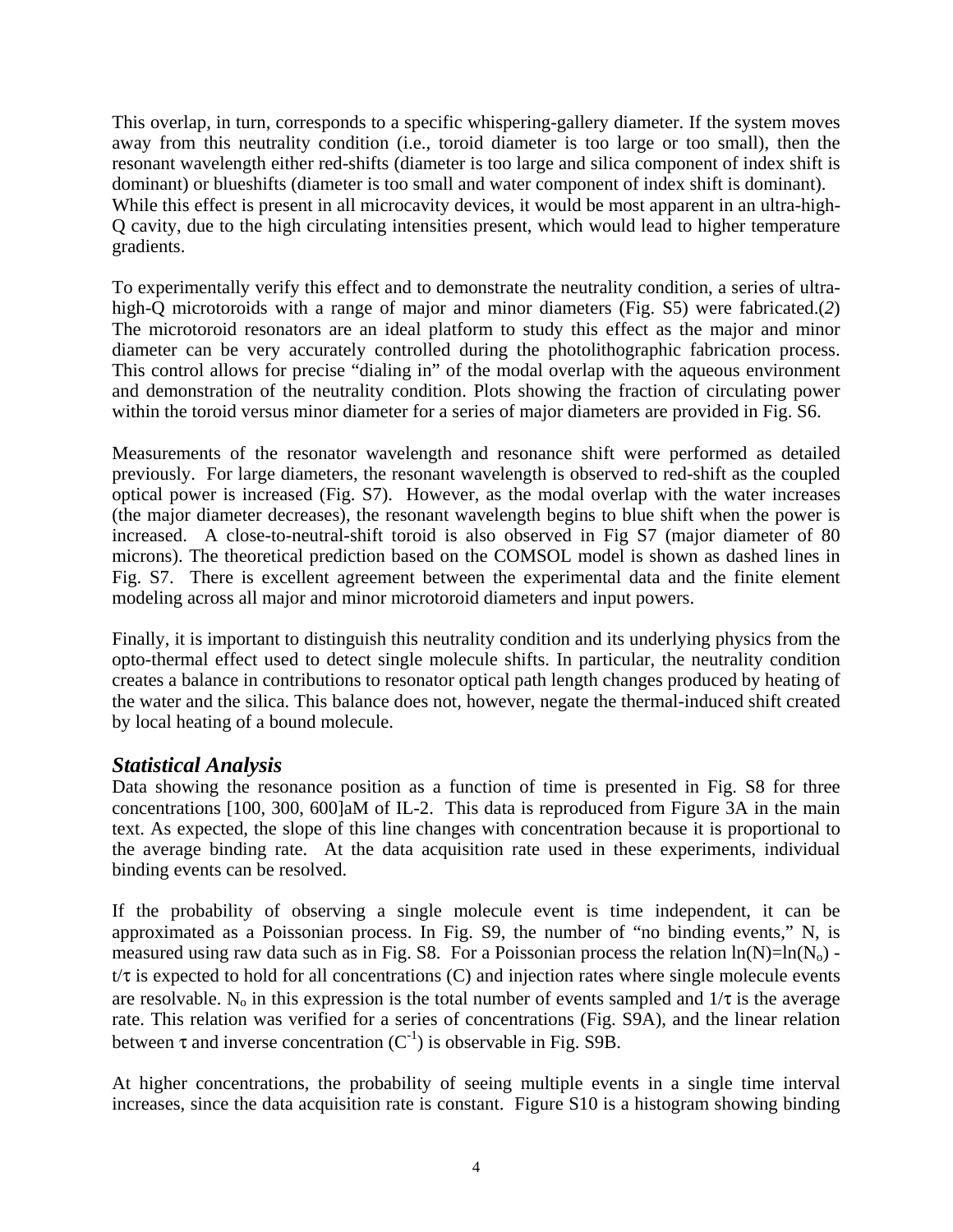count versus shift at a higher concentration. The data in Fig. 3C of the main text shows a maximum shift that is independent of concentration, which, as noted in the main text, results from single molecule binding at the equatorial plane. In Fig. S10 this cutoff is replaced by a "tail" in the histogram, indicating the presence of events in which multiple binding has occurred within the data collection sampling time.

#### *Detection Mechanism*

As noted in the text, the majority of biological molecules have minimal impact on the cavity Q factor, and therefore the Q remains relatively constant throughout a single molecule experiment. However, if a highly absorbing molecule is used, such as a fluorescent dye, then the Q will decrease. This decrease can be directly incorporated into the thermo-optic detection mechanism by adding the molecule in as an additional loss mechanism where the molecule contributes to the contamination loss:

$$
Q_{tot}^{-1} = Q_{mat}^{-1} + Q_{ss}^{-1} + Q_{rad}^{-1} + Q_{coup}^{-1} + Q_{cont}^{-1}
$$
 (S1)

where  $Q_{mat}$  is material loss,  $Q_{ss}$  is surface scattering loss,  $Q_{rad}$  is whispering gallery loss,  $Q_{coup}$  is coupling loss, and *Qcont* is contamination loss. (*30*) When a highly absorbing molecule is used, the decrease in the quality factor from the initial  $Q(Q_i)$  to the Q after binding  $(Q_f)$  can be predicted according to the following formula:

$$
Q_f = \frac{Q_m Q_i}{Q_m + Q_i} \tag{S2}
$$

where  $Q_m$  is the quality factor of the ideal resonator with no other loss mechanism than that induced by a single molecule bound to the whispering gallery. Molecules that have very high cross sections induce low *Qm* values.

Concerning the photo-thermal-induced wavelength shift, it is actually  $Q_f$  that is important in determining this shift as the steady-state circulating intensity is determined by this value. Replacing *Q* in equation (1) of the main article with the expression above, the new expression for  $δλ$  upon binding of a single molecule of cross section  $σ$  is:

$$
\left[\frac{\delta\lambda}{\lambda}\right]_{SM} = \frac{\sigma\lambda^{dn}/\pi}{8\pi^2 n^2 \kappa V} \frac{Q_m Q_i}{Q_m + Q_i} P \int \frac{|u(\vec{r})|^2}{|\vec{r}| + \varepsilon} d\vec{r}
$$
(S5)

It should be stressed that the thermo-optic mechanism is not limited to ultra-high-Q silica resonant cavities and can be generalized to other lower-Q resonant cavities, provided that power levels are substantially boosted to overcome the reduced Q. Thus, the opto-thermal detection mechanism is universal, as it can be applied across a wide range of molecules and optical microcavities.(*31-37*)

In the majority of regimes (single molecule antibody and antigen experiments), this expression will simplify to (1) because  $Q_f$  and  $Q_i$  are nearly identical. However in the present work there are some experiments that require this more complex formula because the absorption cross sections are sufficiently large and change the optical quality factor upon binding. Cy5 and QSY-21 are examples. The saturation observable in the otherwise linear behavior within Fig. 4 of the main text is one example of this effect. However, it is important to note that both of these molecules are synthetic and would not be present in a natural environment, such as serum or lysate.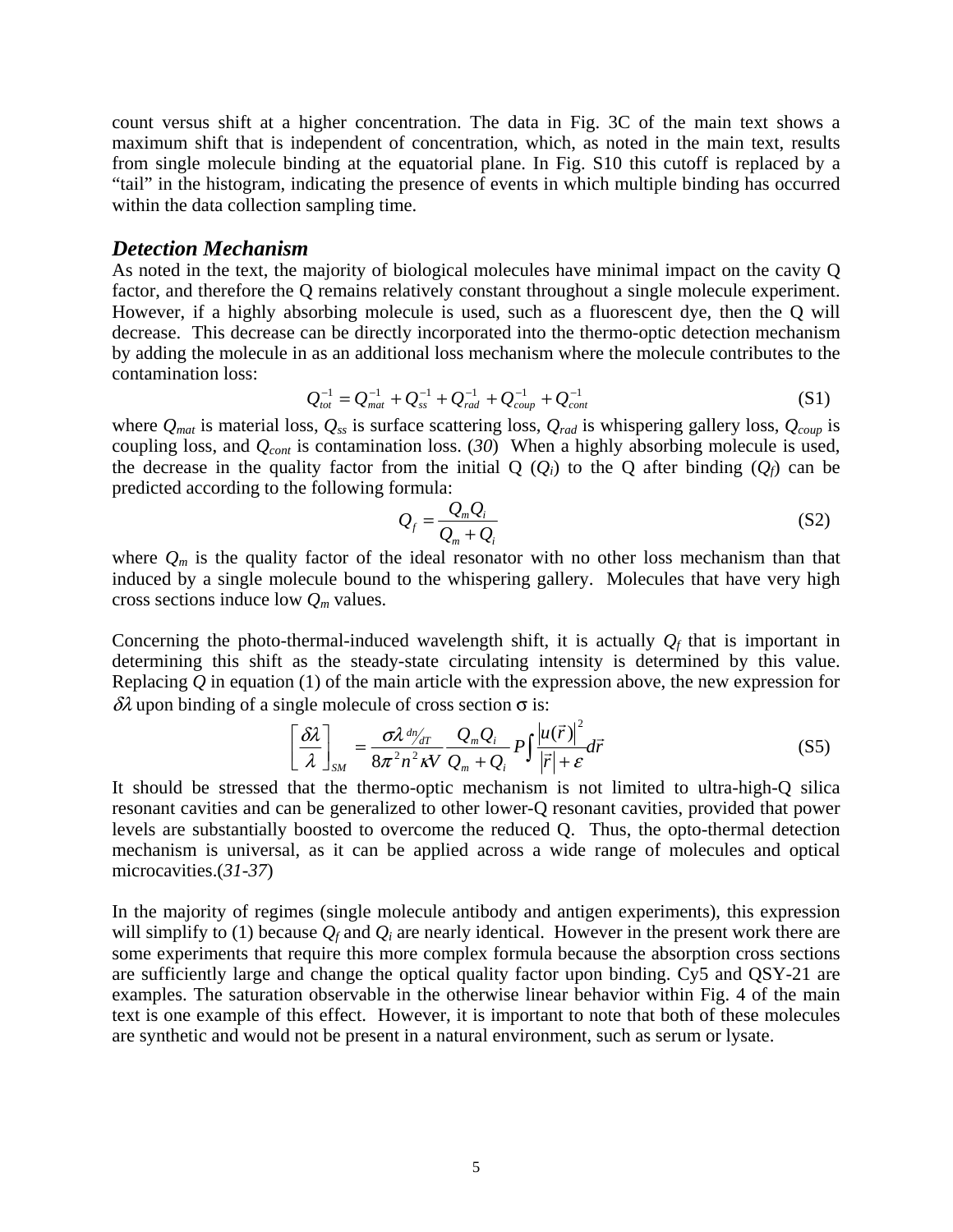#### *Single Molecule Photo-bleaching*

In addition to the experiments detailed in the main text, a single molecule photo-bleaching experiment was designed using a Cy5 labeled antibody.(*38*) While this fluorescent probe's absorption maximum is 645nm, the tail of the absorption overlaps with the 680nm resonance. Therefore, it is possible to photobleach this dye using a 680nm excitation source. Detecting a fluorescent species with an ultra-high-Q planar microcavity has been proposed previously but had never been experimentally realized until now.(*3*)

The Cy5 labeled antibody was immobilized on the surface of the microtoroids as detailed above and shown in Fig. S3. The resonant wavelength location in  $H_2O$  was taken for 5 minutes after being sensitized with Protein G. Then the Cy5 labeled antibody was injected into the bath surrounding the microtoroid. It is important to note that the microtoroid only interacts with molecules bound to the surface when it is on-resonance. Therefore, this experiment is analogous to a pulsed-laser excitation of fluorescent molecules, not a continuous wave excitation experiment, as is more commonly performed. $(38)$  It has been shown that the fluorescent lifetime of Cy5 is extended when it is excited using a pulsed diode laser in contrast to a continuous wave laser.(*20*) Additionally, in this experiment, Cy5 is being excited at 680nm. At this wavelength, the absorption of the dye is decreased by over 85% as compared to its maximum absorption wavelength which is located around 645nm.(*39*)

Both the resonant wavelength shift and the optical quality factor were monitored in the experiment. A low concentration solution was injected until a response was observed. This concentration was selected based on prior results to ensure that only a few molecules would bind to the whispering gallery. Initially, a step shift in wavelength and Q factor were observed as seen in the data of Fig. S11. Cy5 has a large enough absorption cross section to cause a substantial modification to the optical quality factor even in cases where only a single molecule binds. As shown in Fig. S11 (a and b), over time a sequential bleaching is observed, suggesting that two Cy5 molecules are observed. Estimates of Q shifts for binding of two Cy-5 molecules are in the range of the observed initial Q shift, furthering suggesting that the bleaching data are representative of individual molecules. It should be noted that the resonant shift does not return to zero or the initial position. The existence of this residual shift is further evidence that the Cy5 was photo-bleached and did not simply detach from the surface of the cavity.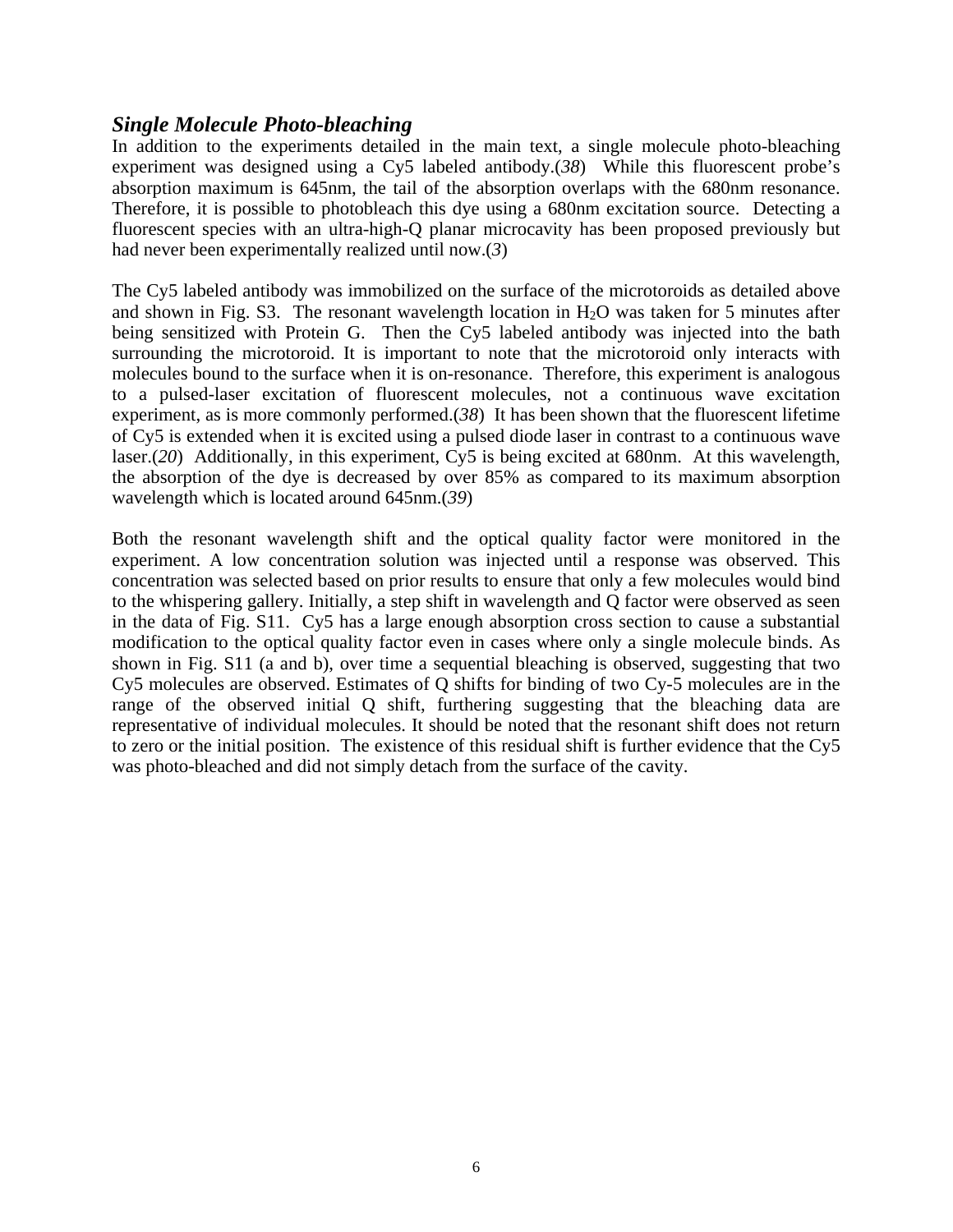

Figure S1: The detection set-up consisted of an ultra-high-Q microtoroid resonator coupled to a low-loss tapered optical fiber. In the rendering, the microtoroid resonator is shown operating onresonance, when light is coupled into the whispering gallery mode of the microcavity. Solutions were added into the micro-aquarium surrounding the resonator via a series of syringes at one end.



Figure S2: The microtoroid optical resonator coupled to a tapered optical fiber. (A) An optical micrograph of the microtoroid immersed in water coupled to a tapered optical fiber. (B) A rendering showing the microtoroid resonator coupled to a tapered optical fiber and highlighting the location of the whispering gallery mode in the microtoroid resonator.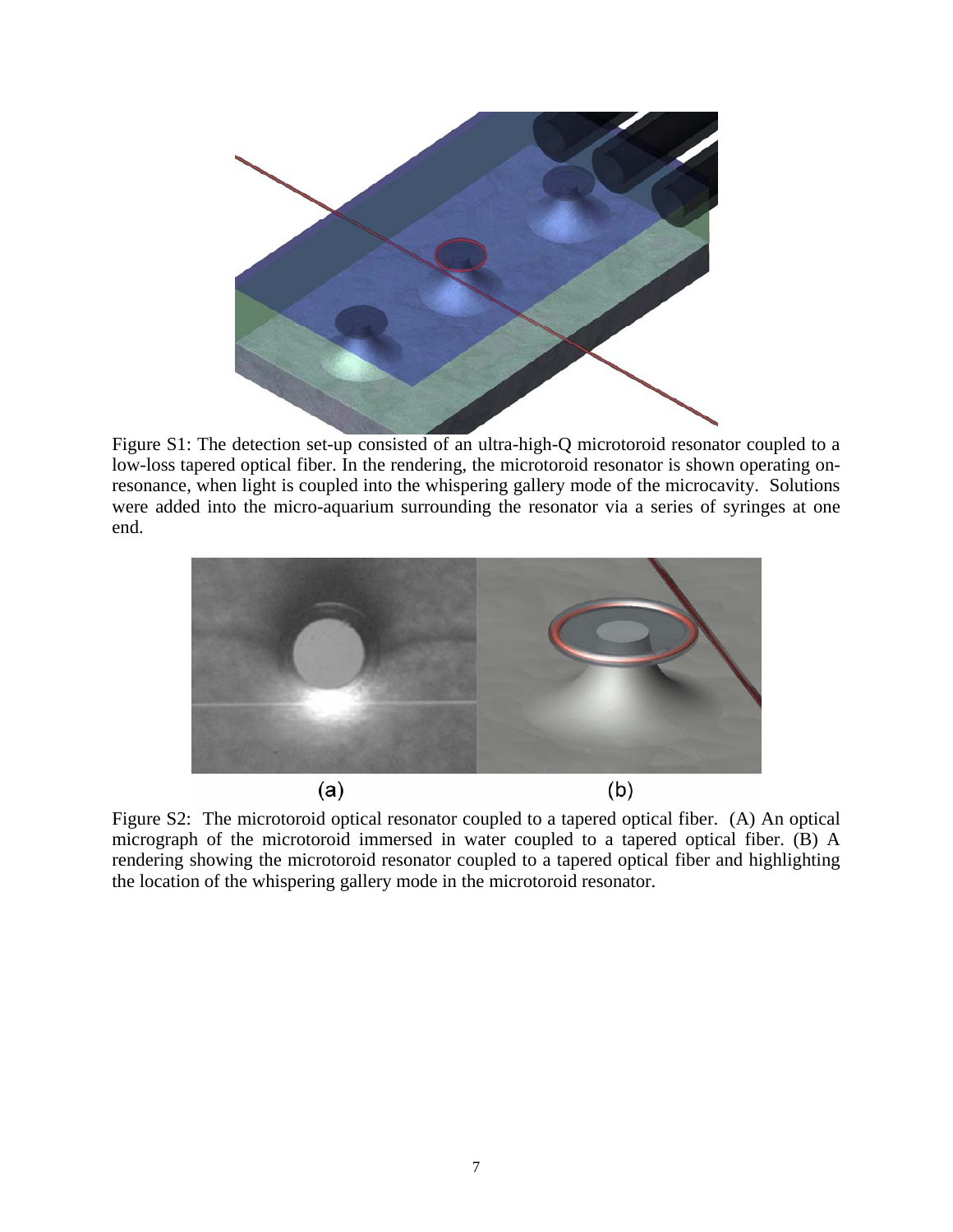

Figure S3: Two different sensitization techniques were employed: (A) antibody-antigen and (B) biotin-streptavidin. (A) The sensitization process for the antibody-antigen pairs has four steps: i) placing toroidal resonator in water, ii) coating the silica surface of the microtoroid with Protein G (red), iii) attaching polyclonal anti-IL-2 (blue) to the Protein G, and iv) specifically binding human IL-2 (green) to the polyclonal antibody. Protein G was a necessary intermediate because it attached the antibody to the surface of the resonator with the antigen binding sites facing the aqueous environment. The polyclonal antibody enabled targeted, label-free detection of IL-2. (B) The process for the biotin-streptavidin detection has three steps: i) placing toroidal resonator in water, ii) coating the silica surface of the microtoroid with Biotin (red), and iii) specifically binding streptavidin (blue) to the biotin.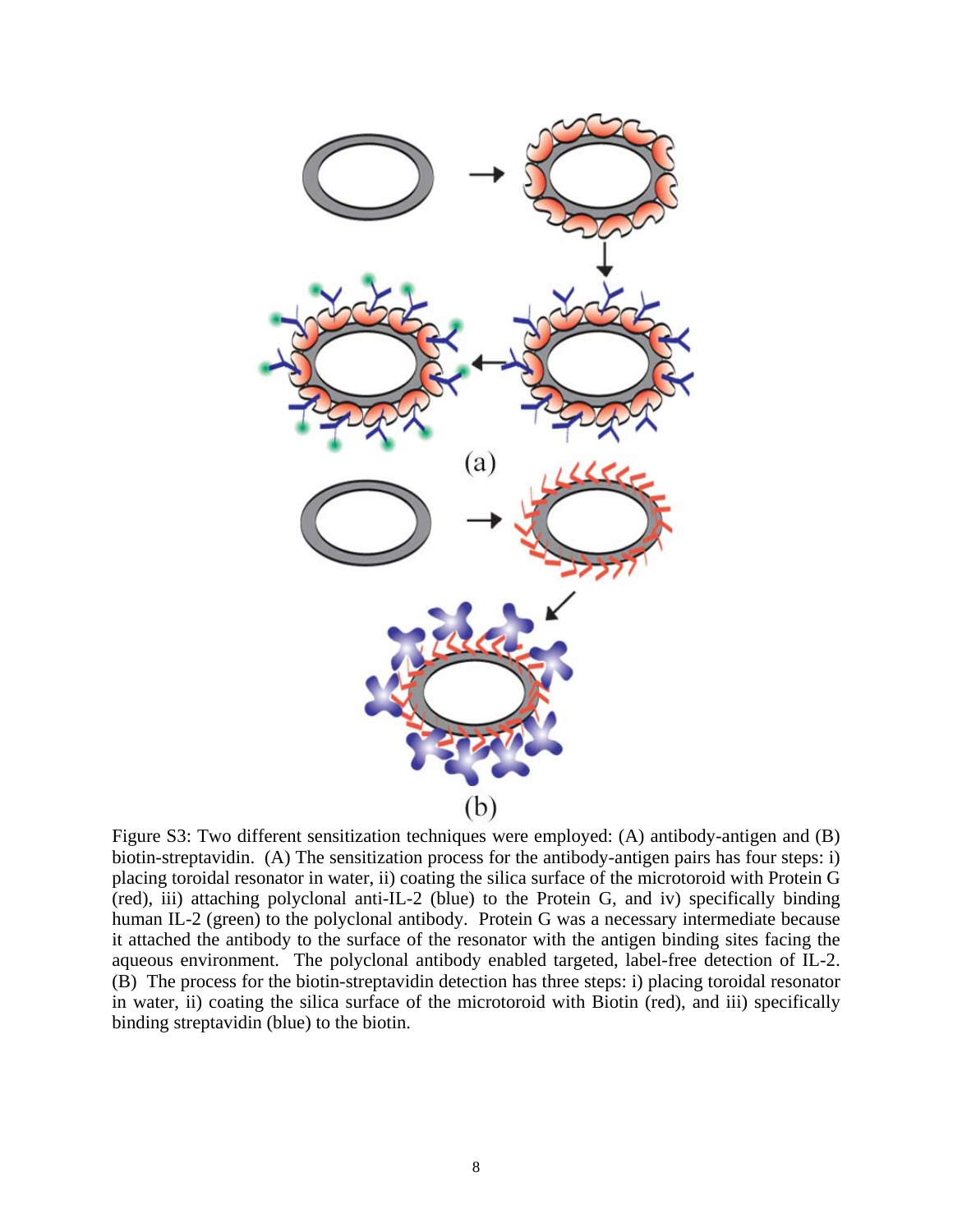

Figure S4: Surface sensitization and experiment outline: i) immerse toroid in water, ii) expose to Protein G (red), iii) Expose to anti-IL2 (blue), iv) expose to pure serum (various components in serum will bind to protein G, indicated by triangles), v) expose to series of serum solutions containing known amounts of IL-2 (green).



Figure S5: Scanning electron micrograph which highlights the geometry of the microtoroid and identifies the major (D) and minor (d) diameters which were varied to achieve the neutrality condition.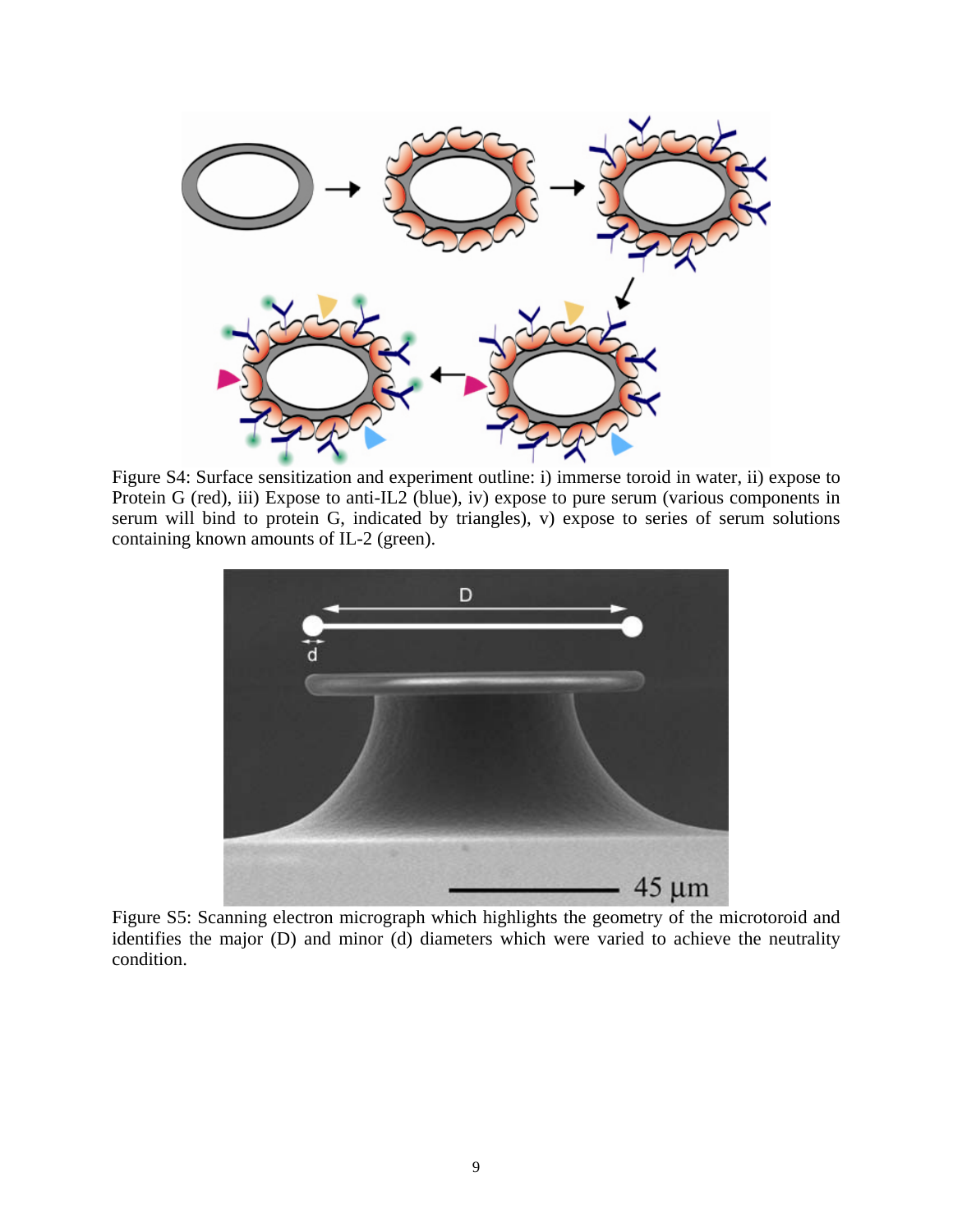

Figure S6: FEMLAB modeling of the optical mode in the toroid at a series of major and minor diameters. Modeling was performed at discrete microtoroid major/minor diameters. Lines were added to show the overall trend based on the modeling. Plot shows the power overlap with the dielectric microcavity versus minor diameter and with major diameter as a parameter.



data set corresponds to the major and minor radii indicated (in microns). Larger radii experience a red shift while smaller radii experience a blue shift with increasing coupled power. At a diameter of about 80 microns, the neutrality condition is observed. The dashed lines are the predictions based on the model.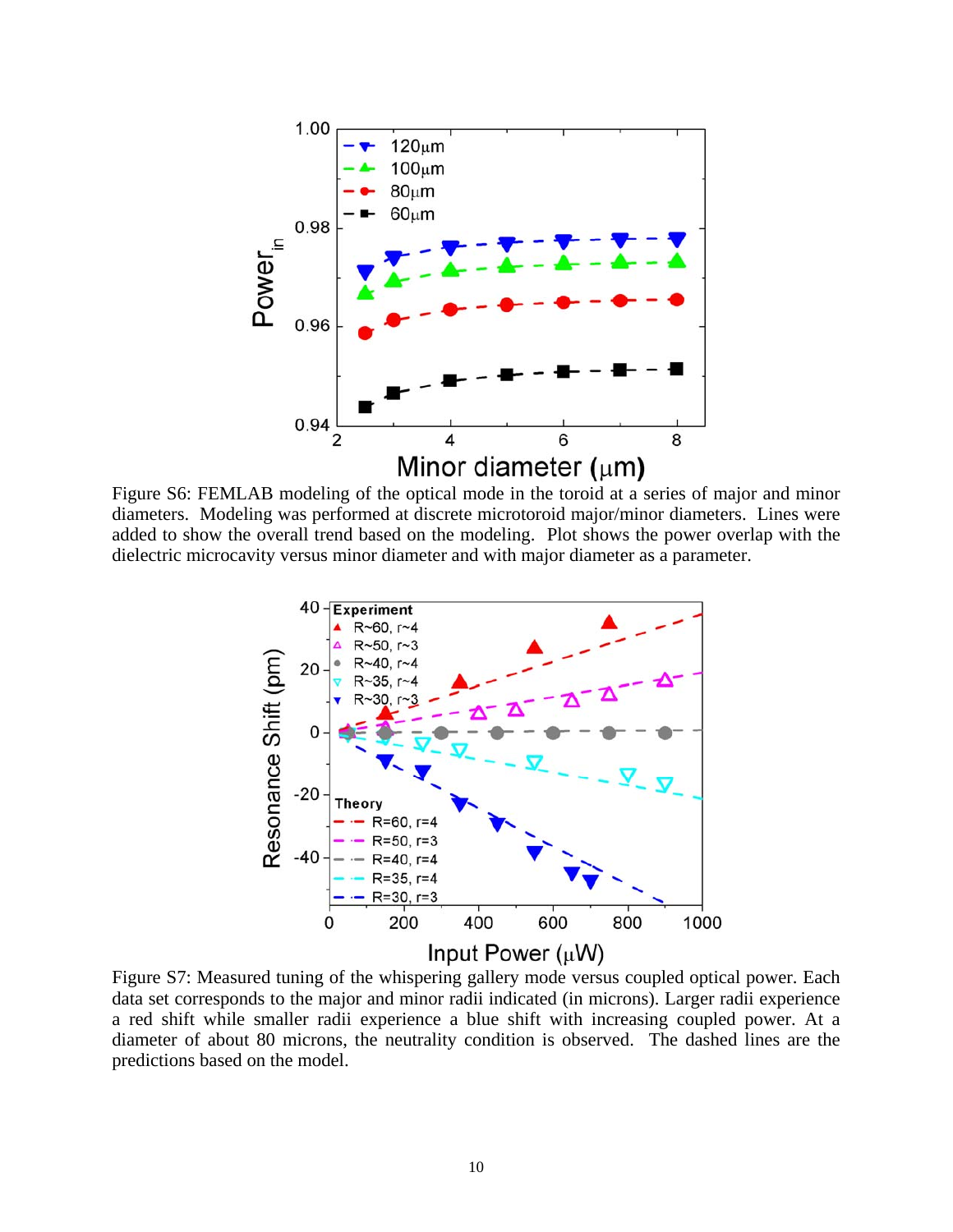

Figure S8: The position of the resonance wavelength as a function of time at three different IL-2 concentrations. As molecules bind to the surface, the resonant wavelength position jumps, creating the steps seen. When the concentration is increased, the general slope of the trace increased because the number of binding events increased. It is important to note that discreet binding events are resolved at this data acquisition rate. Reproduced from Figure 3A in the main text.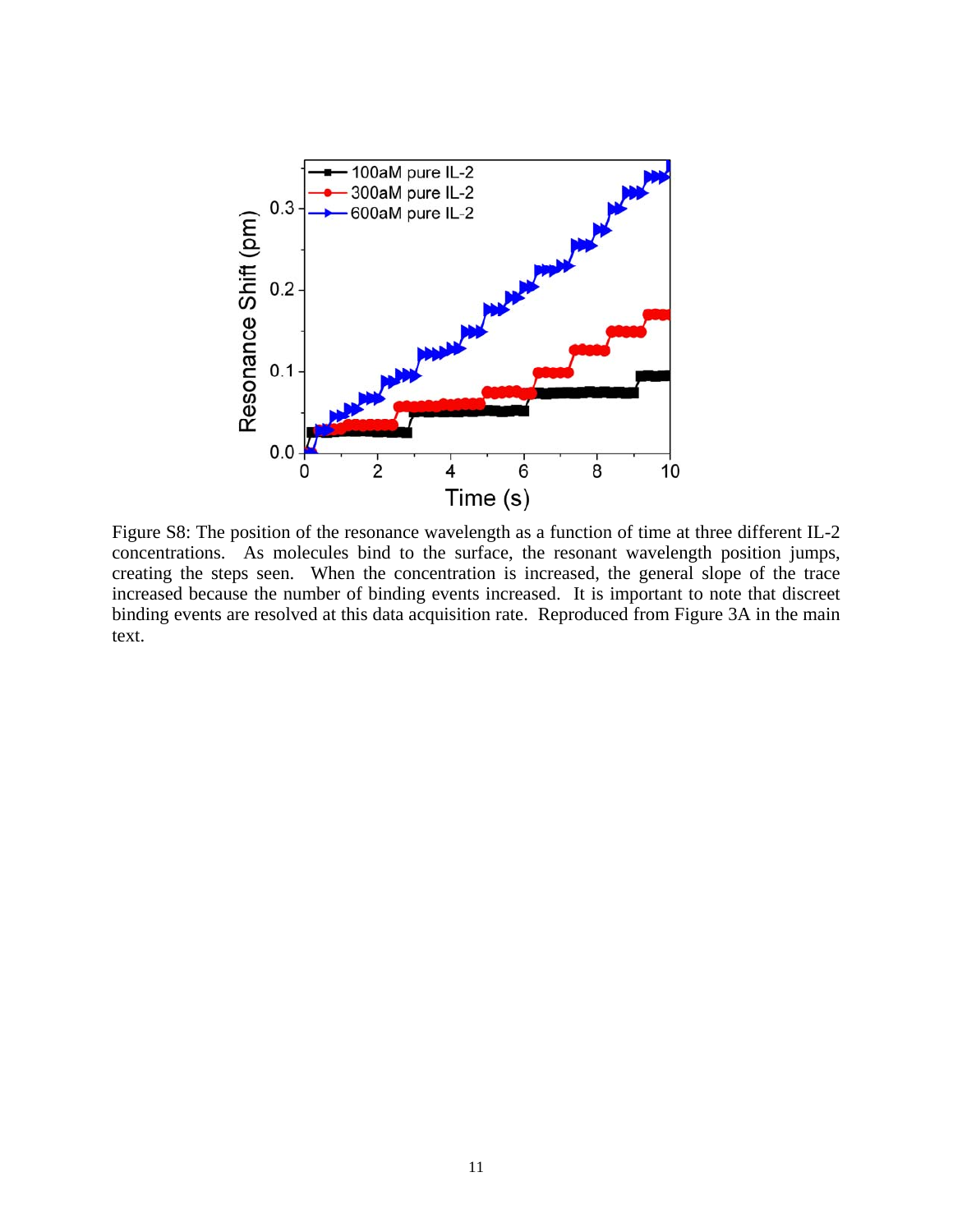

Figure S9: The number of non-events vs. time for a series of IL-2 concentrations. (A) As the concentration increases, the time between unique events decreases. (B) A plot of  $\tau$ , as inferred from the slopes in part A, versus inverse-concentration verifies the expected linear dependence.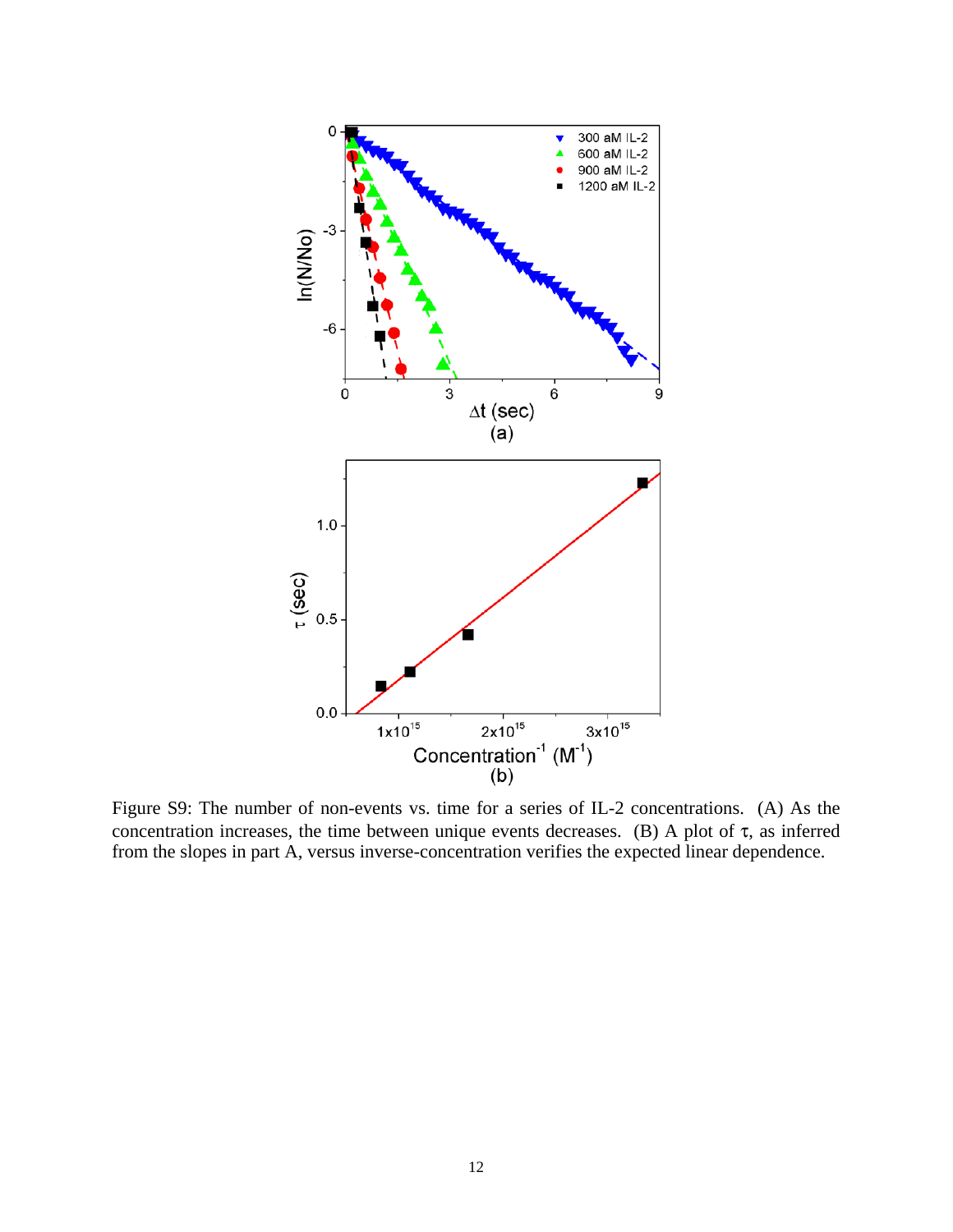

Figure S10: A histogram of an 1800aM IL-2 solution showing the breakdown in the behavior that was seen in the lower concentration data in Fig. 3C and 3D of the main text. This data was part of a series of measurements used to determine the optimum balance between data acquisition rate and IL-2 concentration. As the concentration is increased beyond a threshold, multiple binding events occur in a single measurement sampling time period. The bin size in this plot is 0.002pm.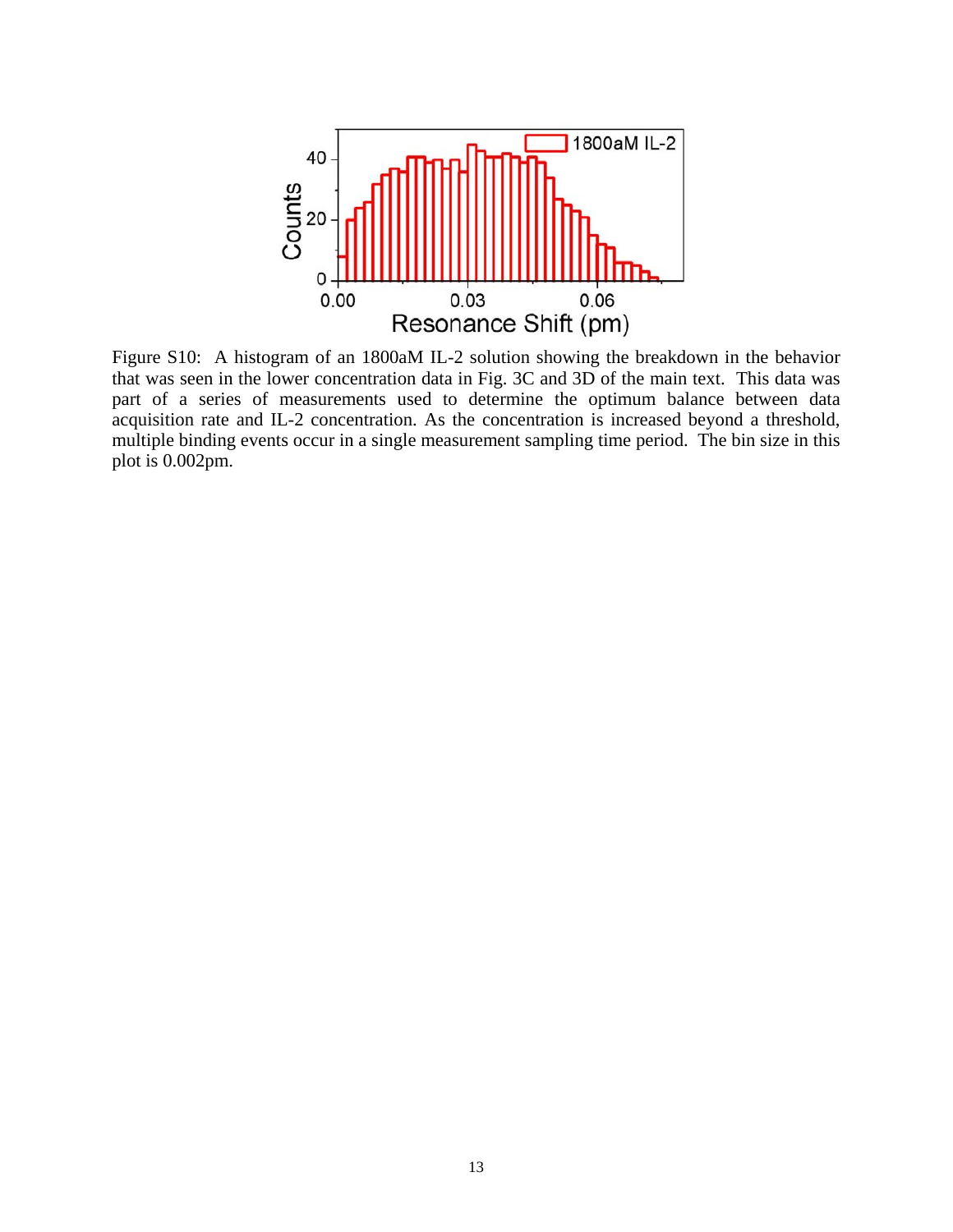

Figure S11: Cy5 labeled antibody photo bleaching data. (A) Photobleaching of two Cy5 fluorescent molecules. Binding of two Cy5 fluorescent labeled antibodies produces, at first, a red shift in the resonant wavelength, followed by two, sequential, blue-shifts versus time as the two Cy5 molecules are photobleached. (B) Coincident with the observed wavelength-shifts is a decrease and then sequential recovery of the microtoroid's quality factor.